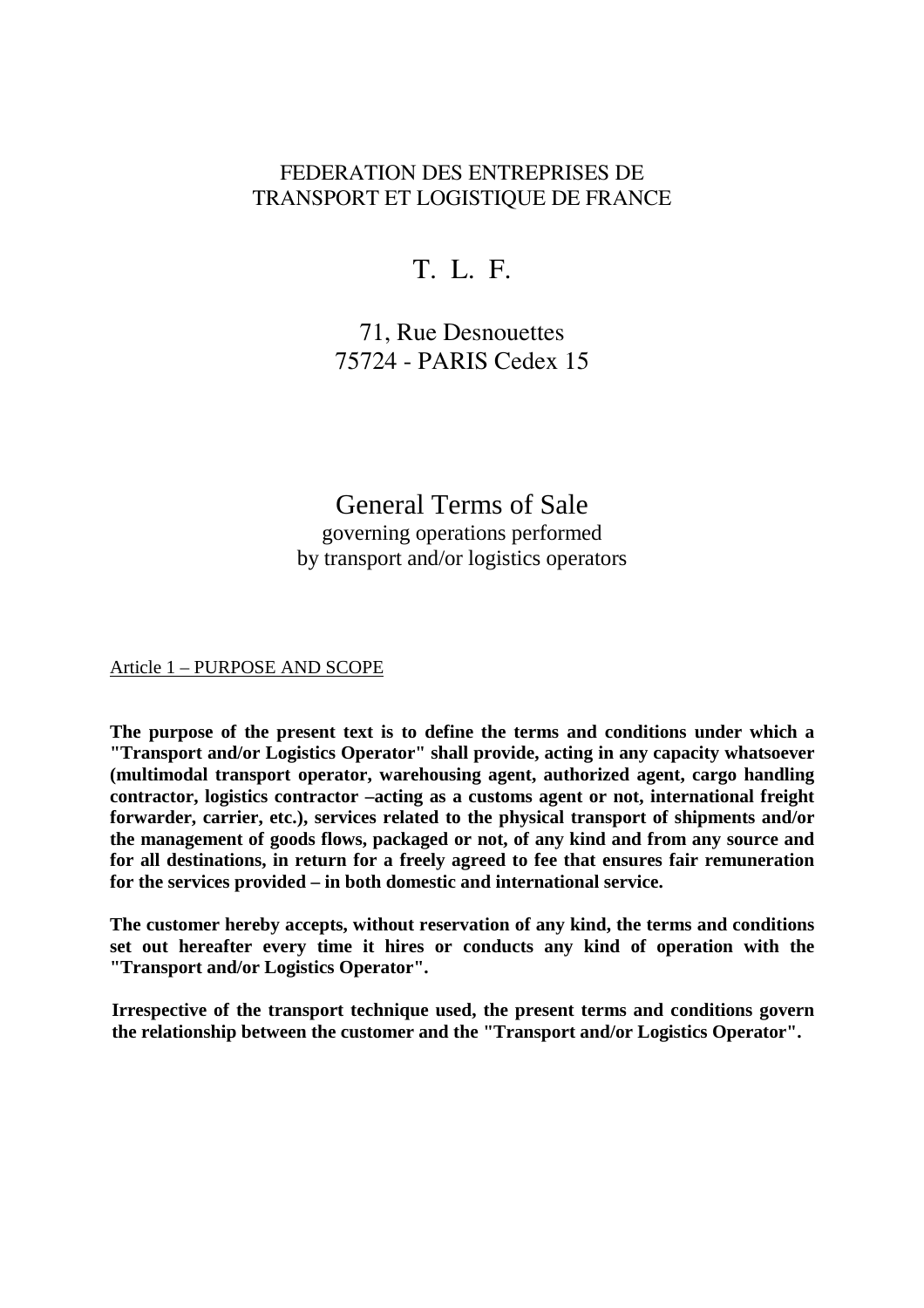**The "Transport and/or Logistics Operator" shall perform the requested services according to the terms and conditions set out in article 7 below.** 

**No special or other general terms of the customer shall take precedence over the present terms and conditions without prior formal acceptance by the "Transport and/or Logistics Operator".** 

### Article 2 - DEFINITIONS:

For the purposes of the present General Terms of Sale, the terms hereafter are defined as follows:

### **2-1. CUSTOMER**

"Customer" refers to the party that contracts the service with the "Transport and/or Logistics Operator" or the Customs Agent.

### **2-2. TRANSPORT AND/OR LOGISTICS OPERATOR**

"Transport and/or Logistics Operator," **hereafter designated as the TLO**, refers to the party (multimodal transport operator, authorized agent, logistics contractor, international freight forwarder, primary carrier, etc.) that enters into a contract of carriage with a carrier to whom the party entrusts the performance of all or part of the transport operation and/or that enters into a logistics services contract with an assign (subcontractor), when the party doesn't perform said services itself.

### **2-2.1. – MULTIMODAL TRANSPORT OPERATOR**

"Multimodal Transport Operator" (*organisateur-commissionnaire de transport* in French) refers to any service provider that organizes and provides for the performance of, under its responsibility and in its own name, in accordance with the provisions set out in article L 132-1 of the French Commercial Law *(Code du Commerce*), the transport of goods according to modes and means of its choosing on behalf of a principal.

### **2-2.2. - LOGISTICS OPERATOR**

"Logistics Operator" refers to any service provider that organizes, performs or provides for the performance of, under its responsibility and in its own name, in accordance with the provisions set out in article L 132-1 of the French Commercial Law *(Code du Commerce*), any operation intended to manage physical goods flows as well as the related documentary and/or information flows.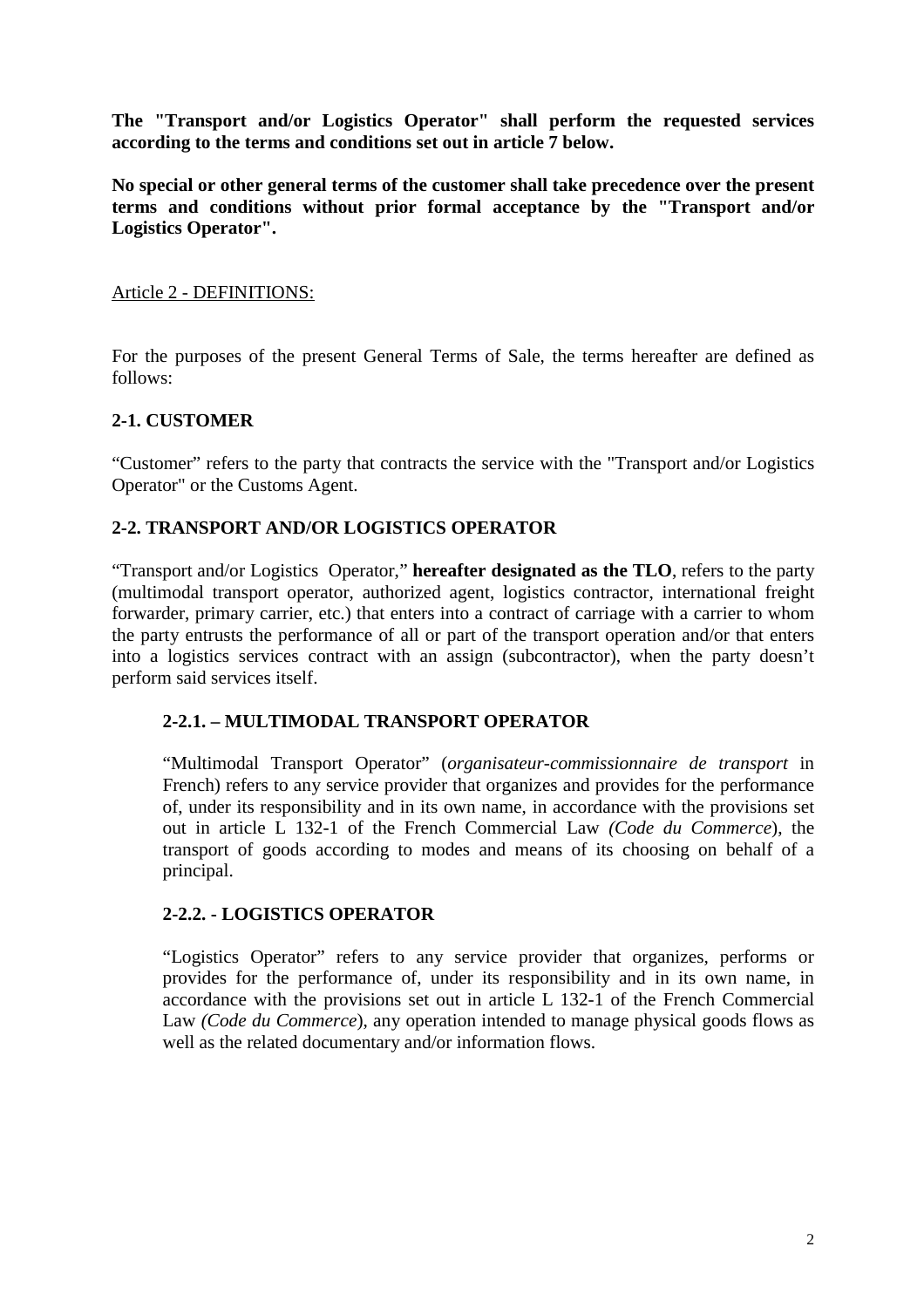## **2-2.3. – PRIMARY CARRIER**

"Primary Carrier" refers to the carrier hired under the initial contract of carriage entered into with a customer or with a multimodal transport operator, who entrusts all or part of performance, under its responsibility, to another carrier.

### **2-3. CUSTOMS AGENT**

"Customs Agent" refers to the authorized service provider that directly fulfils in the name of and on behalf of a customer (direct representation), or indirectly fulfils in its own name and on behalf of a customer (indirect representation), customs formalities and that intervenes, as required, to resolve any difficulties that may arise.

Direct representation is governed by agency contract rules and indirect representation by commissioning rules.

### **2-4. PARCEL**

"Parcel" refers to one object or several objects comprising one material item, irrespective of the weight, dimensions and volume, constituting a unit load when handed over for transport (bin, cage, crate, carton, container, bundle, pallet strapped or stretch-wrapped by the customer, roll, etc.), and packaged by the consignor before handing over for transport, even if the contents are itemized in the consignment document.

## **2-5. SHIPMENT**

"Shipment" refers to the goods (including packaging and packing materials) actually made available, at one time, to the TLO, whose transport is requested by one customer for one consignee from one loading place to one unloading place and covered by one consignment document.

#### Article 3 – PRICES OF SERVICES

Prices are calculated based on information supplied by the customer, particularly taking into consideration the services to be performed, the nature, weight and volume of the goods to be transported and the routes. Prices are quoted based on exchange rates in effect at the time they are given. They are also determined on the basis of assigns' (subcontractors') terms and rates, as well as the international laws, regulations and conventions in effect. If one or more of these basic elements are modified after prices have been quoted – including quotations by the TLO's assigns (subcontractors) – in a way that is binding on the TLO and based on evidence provided by the TLO, the original quoted prices will be modified accordingly. The same is true in the event any unforeseen circumstance results in one of the service elements being changed. Prices do not include charges, duties, fees and taxes due in accordance with any legislation, particularly fiscal or customs-related (such as excise duties, import duties, etc.).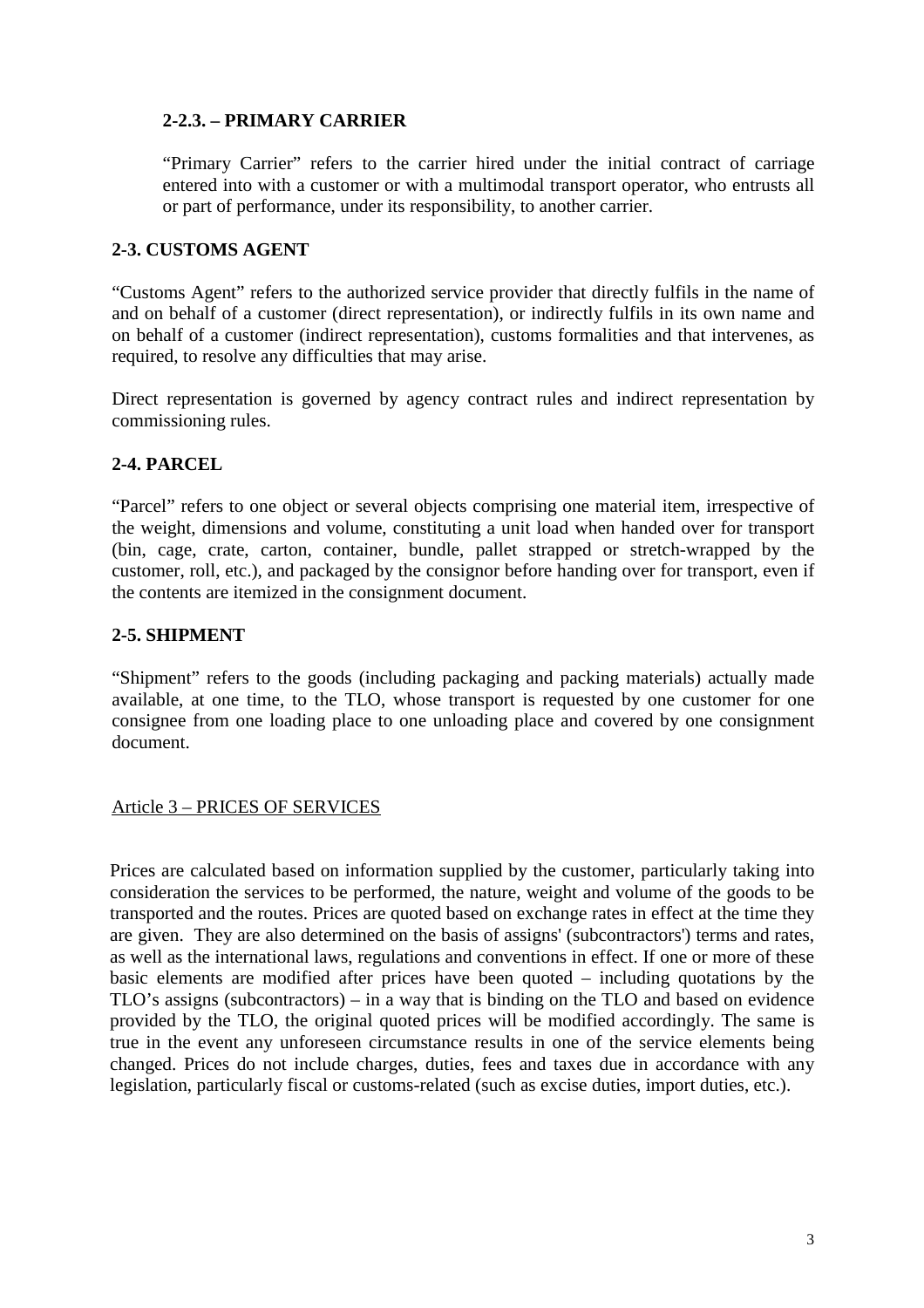#### Article 4 - GOODS INSURANCE

The TLO shall not take out insurance without **the customer's prior written and repeated order** for each shipment indicating the risks and values to be covered. If such an order is given, the TLO, acting on behalf of the customer, shall subscribe an insurance policy with an insurance company known to be solvent during the period of insurance coverage.

Unless specifically specified otherwise, only ordinary risks (excluding war and strike risks) shall be insured.

Acting, in this specific case, as an agent, the TLO shall in no way be considered as the insurer. The terms and conditions of the insurance policy are deemed to be known and approved by the consignors and consignees, who shall bear the cost. An insurance certificate shall be issued, as required.

#### Article 5 - PERFORMANCE OF SERVICES

**Departure and arrival dates that may be communicated by the TLO are given for information purposes only**. The customer is required to communicate in due course to the TLO the necessary and specific instructions so the TLO can perform the transport services as well as related and/or logistical services. The TLO is not required to verify the documents (sales invoice, packing list, etc.) supplied by the customer.

Any special delivery instructions (COD, etc.) must be provided **in writing for each shipment** and subject to the TLO's express approval. In all cases, this type of order is only incidental to the primary transport and/or logistics service being provided.

### Article 6 – CUSTOMER OBLIGATIONS

### **Packaging**

Goods must be packaged, wrapped, marked or countermarked in such a way that it can withstand transport and/or storage operations performed under normal conditions, including the successive handling that necessarily occurs during these operations. Goods shall not constitute a danger for driving or handling personnel, the environment, the safety of transport equipment, other goods transported or stored, vehicles or third parties.

In the event the customer entrusts the TLO with goods that contravene the provisions cited above, such goods shall travel entirely at the customer's risk and peril and subject to the complete discharge of any liability on the part of the TLO.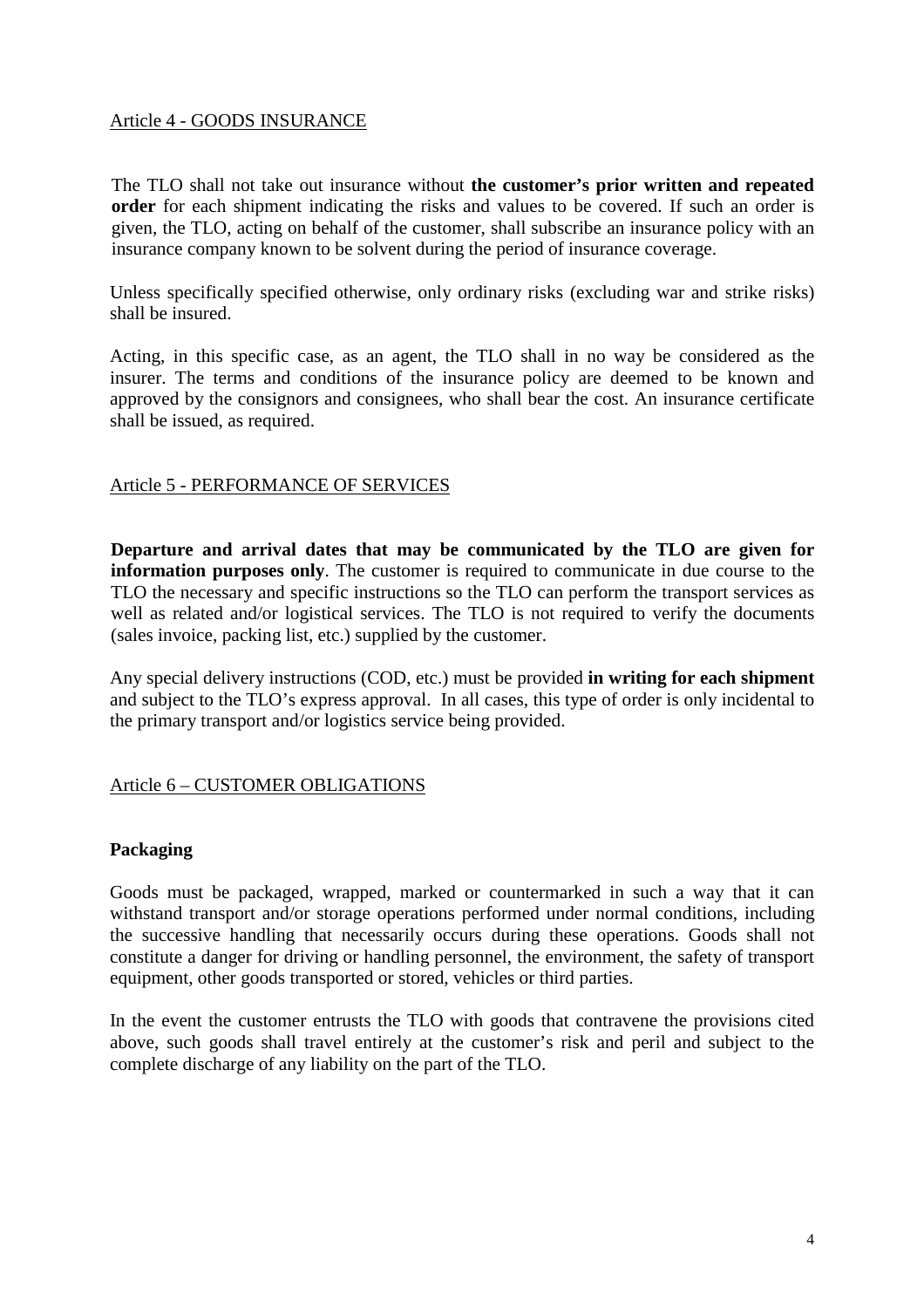## **Labeling**:

A clear label must be affixed to each parcel, item or packaging material to enable immediate and unequivocal identification of the consignor, consignee, delivery location and nature of goods. The label information must correspond to the information shown on the consignment document.

## **Declaratory obligations**:

The customer shall be liable for the full consequences for any lack, insufficiency or defect in the packing, packaging, marking or labeling as well as any failure to fulfill an information or declaration obligation about the nature and characteristics of the goods (e.g.; regarding hazardous goods).

The customer alone shall bear any and all consequences resulting from erroneous, incomplete, inapplicable or late declarations or documents.

### **Exceptions**:

In the event of any losses, spoilage or any other damage of the goods or in the case of a delay, the consignee or the receiving party shall be responsible for drawing up a regular and sufficient factual report, noting the concretely reasoned exceptions and in general carrying out all required procedures to preserve the consignee's right of legal recourse and confirm said exceptions in due form and within the prescribed legal deadlines. Failing that, the consignee shall waive its right to pursue legal recourse against the TLO or its assigns (subcontractors).

#### **Refusal or default of the consignee**:

In the event the consignee refuses goods or in the event it defaults for any reason whatsoever, the customer shall remain liable for all initial and additional expenses due and owing for the account of the goods.

### **Customs formalities:**

In the event customs formalities need to be performed, the customer shall hold the customs agent harmless against any financial consequences resulting from erroneous instructions, inapplicable documents, etc., which may, in a general manner, entail payment of additional duties and/or taxes, penalties, etc., to the government service concerned.

## Article 7 – LIABILITY

### **7.1. – Liability due to assigns (subcontractors):**

The TLO's liability is limited strictly to its assigns' (subcontractors') liability for the operation assigned to the TLO. When intermediaries' or subcontractors' indemnity limits are unknown or are not stipulated by mandatory or legal provisions, they are deemed to be identical to the TLO's indemnity limits.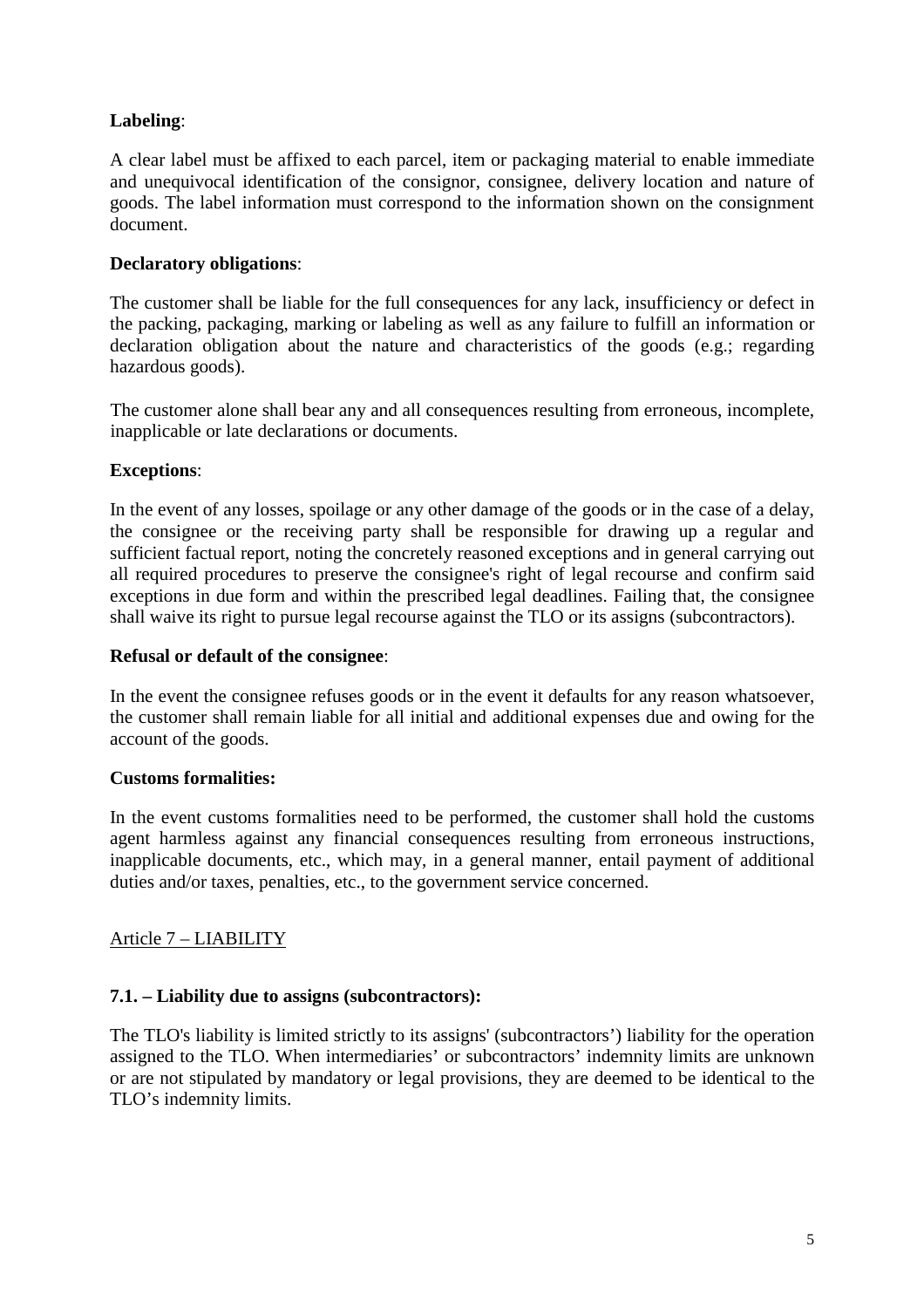## **7.2. – The TLO's personal liability:**

The indemnity limits set out below provide consideration for the liability assumed by the TLO.

#### **7.2.1. – Losses and damages:**

In the event the TLO's personal liability is established, for any reason and in any capacity whatsoever, it shall be strictly limited:

a) – for all damages to goods attributable to losses and damages during the transport operation and any consequences resulting thereof, to the indemnity ceilings established by the legal or regulatory provisions applicable to the transport concerned.

b) – in all cases where the damages to the goods or any consequences resulting thereof are not due to the transport operation, to 14 euros per kilogram of the missing or damaged goods' gross weight, provided it does not exceed, irrespective of the weight, volume, dimensions, nature or value of the goods concerned, the product of the goods' gross weight expressed in metric tons multiplied by 2,300 euros up to a maximum of 50,000 euros per claim.

#### **7.2.2. – Other damages:**

For all damages and especially those caused by late delivery duly confirmed in accordance with the above-mentioned provisions, the TLO's compensation as part of its personal liability shall be strictly limited to the cost of transporting the goods (excluding duties, taxes and miscellaneous expenses) covered by the contract. In no case shall this compensation exceed the amount due in case of loss or damage of the goods.

For all damages caused by a failure to perform the logistics service covered by the contract, the TLO's personal liability shall be strictly limited to the price of the service that led to the damage, which shall not exceed a maximum of 50,000 euros per claim.

### **7.3. - Quotations:**

All price quotations, one-time price proposals and general rates are determined and/or published in view of the above-mentioned limits of liability (7.1 and 7.2).

#### **7.4 –Declared value or insurance:**

The customer may always state a declared value, established by him and accepted by the TLO, that has the effect of substituting the declared value amount for the above-mentioned indemnity ceilings (Articles 7.1 and 7.2). Stating declared value will lead to a surcharge.

The customer may also instruct the TLO, pursuant to article 4, to take out insurance on his behalf, subject to his payment of the corresponding premium, by specifying the risks and values to insure.

The instructions (declared value statement or insurance) must be renewed for each operation.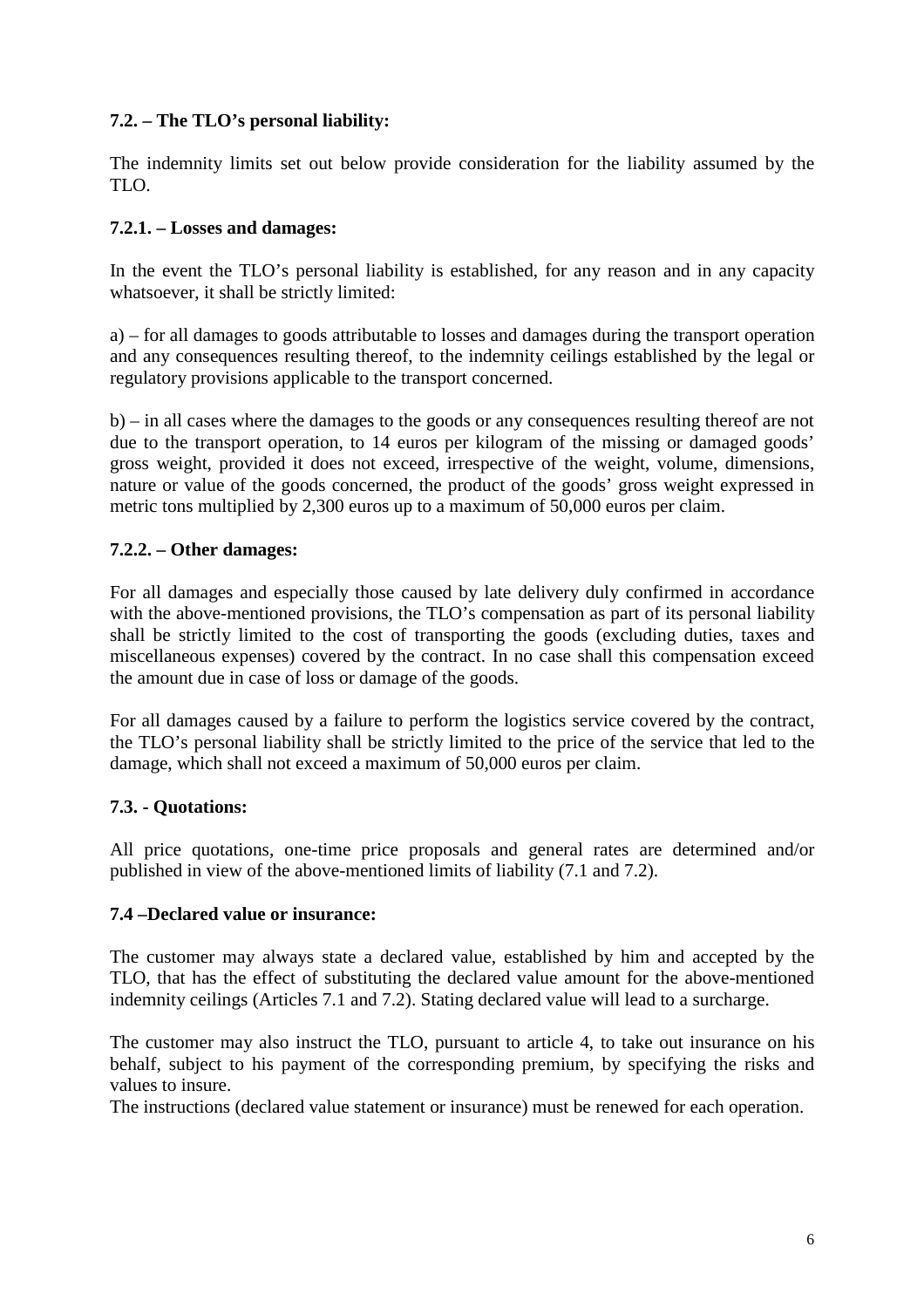### **7.5 – Special interest in delivery:**

The customer may always make a declaration of special interest in delivery, established by him and accepted by the TLO, that has the effect of substituting the declared amount for the above-mentioned indemnity ceilings (Articles 7.1 and 7.2). This declaration will lead to a surcharge. The instructions must be renewed for each operation.

#### Article 8 – SPECIAL TRANSPORT

For special transport (in tankers, non-divisible items, perishable goods in temperaturecontrolled vehicles, live animals, vehicles, goods subject to special regulations, especially hazardous goods, etc.), the TLO will provide the consignor with equipment that is appropriate for the conditions previously defined by the customer.

### Article 9 – PAYMENT TERMS

Services are payable **cash upon receipt of invoice, without discount,** at the location where the invoice is issued. The customer is always liable for their payment.

Unilaterally deducting the amount of alleged damages from the price of services is prohibited.

In exceptional cases, when payment terms are granted, any partial payments will be credited first to the unsecured part of the debt. The non-payment of a single installment will automatically trigger the end of the payment term and the outstanding balance will become due immediately, even in case of payment by acceptance bills. Penalties will be charged automatically in the event any amount due is paid after the payment date shown on the invoice.

These penalties shall be equal to a rate one and a half times the legal interest rate pursuant to article L 441-6 of the French Commercial Law (*Code du Commerce)*.

#### Article 10 - CONTRACTUAL POSSESSARY LIEN

Irrespective of the capacity the TLO may be acting in, the customer expressly acknowledges that the TLO has a contractual possessary lien providing a general, permanent preferential and retention right on all goods, values and titles held by the TLO. This lien serves as a guarantee for the total amount of debt (invoices, interest, incurred expenses, etc.) owed to the TLO, including debt prior to or outside the operations being carried out with regard to the said goods, values and documents held by the TLO.

The customs agent enjoys the same contractual possessary lien as the TLO.